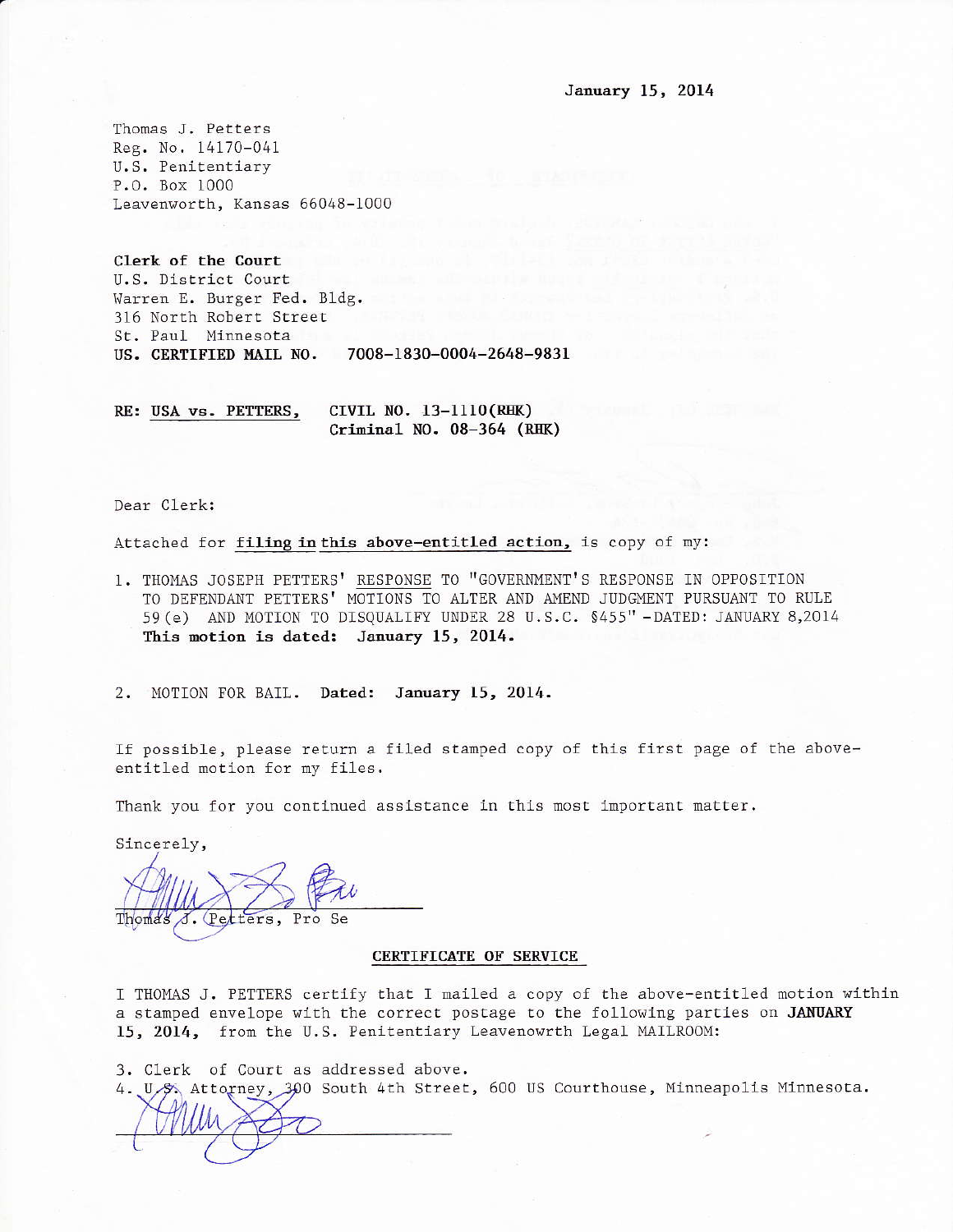#### **UNITED** STATES DISTRICT COURT DISTRICT OF MINNESOTA

| UNITED STATES OF AMERICA, | $\ast$                                  |  |
|---------------------------|-----------------------------------------|--|
| Plaintiff,                | CRIMINAL NO.<br>08-364 (RHK)<br>$\star$ |  |
|                           | CIVIL NO. 13-1110<br>(RHK)              |  |
| vs.                       | $\star$                                 |  |
| THOMAS JOSEPH PETTERS,    | $\star$                                 |  |
|                           | <b>AFFIDAVIT</b><br><b>FORM</b>         |  |
| Defendant.                | $\star$                                 |  |
|                           |                                         |  |
|                           |                                         |  |

**MOTION FOR BAIL** 

COMES NOW, Defendant THOMAS JOSEPH PETTERS, Pro Se, (hereinafter Movant) with the assistance of his JailHouse Lawyer John Gregory Lambros, MUNZ vs. NIX, 908 F.2d 267, 268 FootNote 3 (8th Cir. 1990) (JailHouse Lawyer has STANDING to assert rights of inmates who need help); BEAR vs. KAUTZKY, 305 F.3d 802, 805 (8th Cir. 2002), offering this Court his "MOTION FOR BAIL".

# STANDARD FOR REVIEW:

 $1.$ Federal Courts have inherent authority to admit section 2255 movants to bail pending the decision of their case, but the power is "to be exercised very sparingly." See, CHEREK vs. U.S., 767 F.2d 335, 337 (7th Cir. 1985) (collecting cases).

 $2.$ Before a section 2255 movant may be released on bail, he must be able to show a substantial claim of law upon which there is a high probability of sucess, or some exceptional circumstance that makes the grant of bail necessary in the interest of justice. See, U.S. vs. METT, 41 F.3d 1281, 1282 (9th Cir. 1994); OSTRER vs. U.S., 584 F.2d 594, 596 FN.1 (2nd Cir. 1978); ARONSON vs. MAY, 85 S. Ct.  $3, 5 (1964).$ 

1.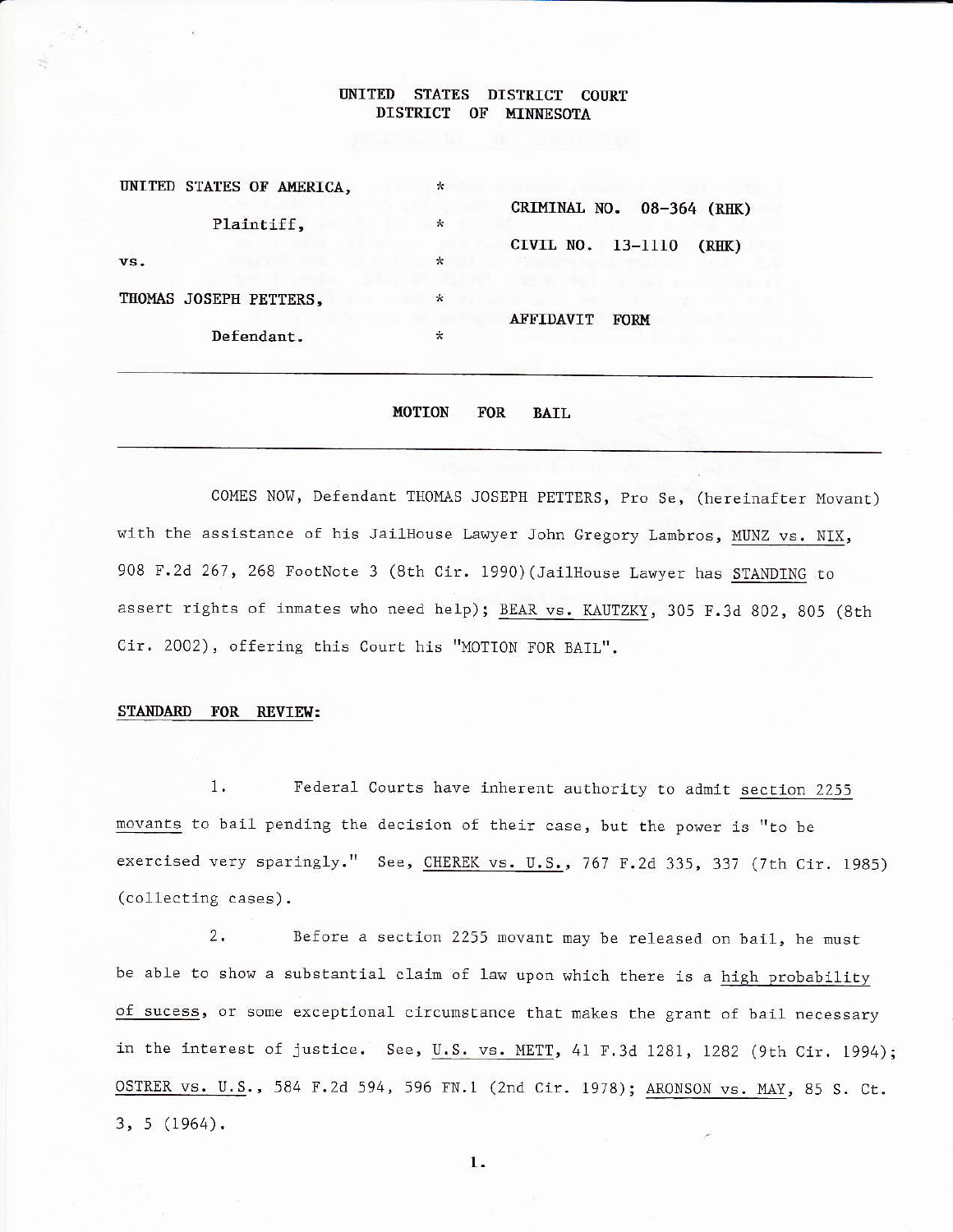$3.$ If Movant's section 2255 is GRANTED and this Court either orders a new trial or a new sentencing, and the government appeals this Court's decision, Movant Petters may seek release from custody pending appeal. This Court's decision whether to release or detain Movant Petters' pending the outcome of an appeal is guided by Federal Rules of Appellate Procedure, RULE 23(c). See, HILTON vs. BRAUNSKILL, 481 U.S. 770, 772 (1987). Movant Petters' has been advised to apply first to this Court for release pending appeal.

RULE 23(c) creates a "PREFERENCE FOR RELEASE" of a person 4. winning his section 2255 while appellate procedure are ongoing. See, HILTON, 481 U.S. at 778. It states:

> While a decision ordering the release of a prisoner is under review, the prisoner MUST - unless the court or judge rendering the decision, or the court of appeals, or the Supreme Court, or a judge or justice of either court orders otherwise - BE RELEASED ON PERSONAL RECOGNIZANCE, WITH OR WITHOUT SURETY.

See, RULE 23(c), Fed. R. App. P. (emphasis added).

### FACTS:

Movant Petters filed two (2) motions on or about December 28,  $5.$ 2013, in this above-entitled action:

> MOTION TO ALTER OR AMEND JUDGMENT .... PURSUANT TO RULE a.  $59(e)$  ...; and

MOTION TO DISQUALIFY THE HONORABLE JUDGE RICHARD H. KYLE Ъ. IN THIS ACTION. .... PURSUANT TO 28 U.S.C. §455 et al....

 $6.$ This court has the authority of grant bail in this action.

7. Movant Petters believes that the motions he filed above have

a high probability of success.

8. Movant Petters trial and direct appeal attorney's, Attorney's Jon M. Hopeman and Eric J. Riensche, believe that the Honorable Judge Kyle should of disqualified himself in this action and stated within a September 17, 2010